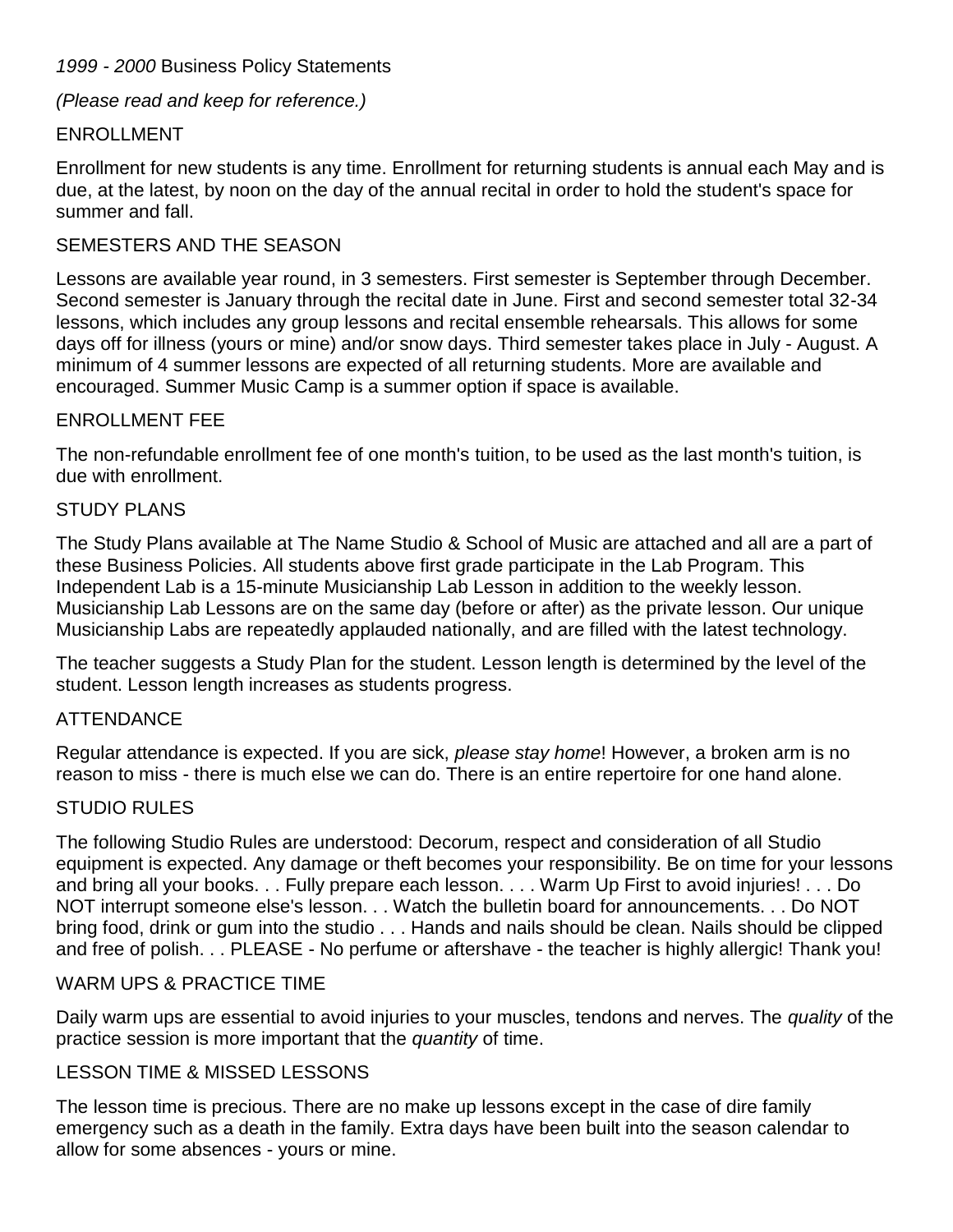# SNOW DAYS & OTHER ACTS OF GOD

*Your safety comes first.* If Frederick County Schools are closed due to weather problems or other Acts of God, for your safety, there are no lessons. There are no make ups for these. Extra days have been built into the season calendar to accommodate these.

# AVAILABLE PARKING & WAITING

Kindly park on Studio property only to avoid inconveniencing neighbors. If you wish to wait inside, there is a waiting area on the lower level. Please wait there quietly.

### TUITION PAYMENT PLANS

The tuition plans are attached and are a part of these business policies. Payment is by monthly tuition in advance. The Monthly Tuition is *a set amount each month, no matter how many weeks are in the month* (3, 4 or 5 - it evens out in the end). Invoices are due, in full, at the FIRST lesson of the month, in advance. A late fee of .02 will be added when payment in full has not been received at the Studio by the 10th of the month. *There are no refunds.*

# PERFORMANCE OPPORTUNITIES

Music is meant to be shared! Students participate in numerous non-competitive opportunities each season. From time to time, additional opportunities become available. It is a privilege to participate in these events. All accounts must be current for student to participate in any Studio function. Each adjudication has its own fee. (Not one cent of these fees goes to your teacher although she spends many hours working for them.) Proper concert attire is expected for adjudications and performances coat and tie for gentlemen; dress for ladies; dress shoes for all. No student may enter any competition, audition, adjudication or performance anywhere without this teacher's permission and assistance. Your teacher is happy to arrange additional lessons to assist you in preparation for any *approved* audition or adjudication. An established fee for any necessary additional lessons will be billed.

### LESSON TERMINATION POLICY

Each student is enrolled for the year. Your signed Enrollment Agreement confirms this. Sometimes, however, change becomes necessary. Lessons my be terminated by either party - you or the teacher - as follows:

By You: A one month advance written notice and payment in full of all funds owed is required in the event of lesson termination *by the adult student or parent*. This written notice shall include tuition payment for this additional one month of lessons, whether the student attends the lessons or not. The purpose is to give the student or teacher the opportunity to change one's mind about a major decision that could affect the student for life. If a family moves more than 75 miles away, through available national resources, the teacher will assist the moving family locate a qualified teacher in the new location. Non-payment of any amount will be turned over for collection and relevant collection fees will be added.

By the Teacher: Lessons may be terminated *by the teacher* in the event of on-going irregular attendance, repeated failure to prepare assigned material, disruptive behavior, equipment damage, theft, breach of these policies and/or ethics or after three late tuition payments. Non-payment of any amount will be turned over for collection and relevant collection fees will be added.

### QUESTIONS & VISITING

Questions are always welcome. The Studio's answering machine records during lessons since the lesson time is precious.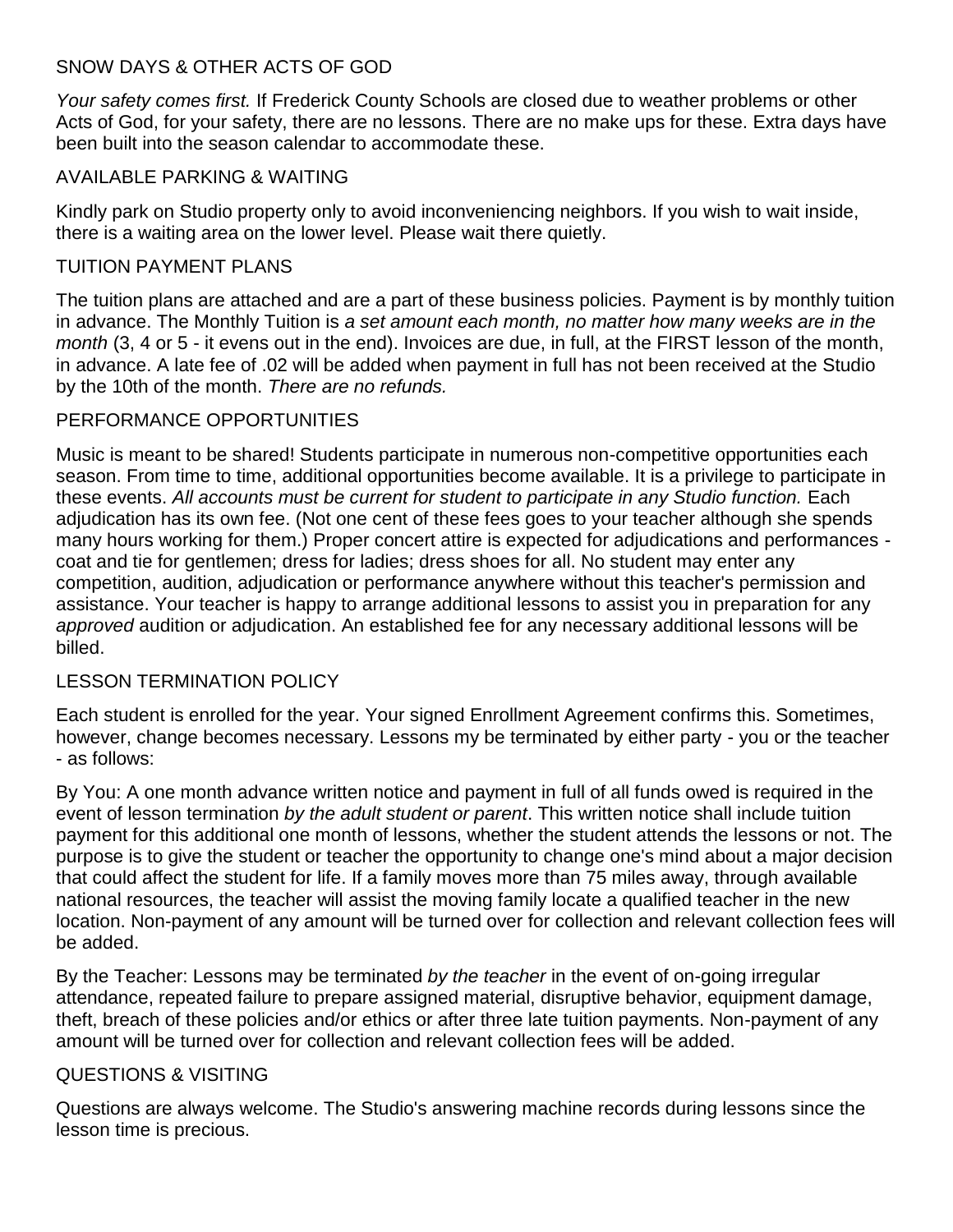Parents or visiting family members are welcome to sit in on a lesson *on occasion.* Advance notice is appropriate and appreciated.

# TEACHER RESPONSIBILITIES

The teacher accepts the responsibility to provide an atmosphere, equipment and present the knowledge for an on-going thorough music education. The teacher will stay current on pedagogy and technology. The teacher, however, cannot learn *for the student*.

### PARENTAL RESPONSIBILITY

Parental responsibility only begins with paying for lessons. Please oversee the student's daily study routine. This includes encouragement and assistance in the scheduling of your child's day. The parents are responsible for providing the student with a properly tuned acoustic instrument or a wellmaintained non-acoustical instrument, a metronome, proper lighting, and correct seating. Listening is an important part of our art form, so please attend live performances with the student and make available classical radio stations, CD's, tapes for listening.

### DROP OFFS & PICK UPS:

1. If someone *other than* the parent will be picking up the student, please advise in advance. For their safety, students are not allowed to leave the Studio with strangers.

2. Kindly drop off and pick up *on time* please. When you are early or late, it causes others to be unable to meet their own commitments. Anything more than 5 minutes is too much. Thank you for adhering to this strictly.

### STUDENT RESPONSIBILITY

Students recognize it is a privilege to study at this Studio. The student understands he/she will *warm up first* to protect muscles, tendons and nerves. Students are expected to prepare all lessons fully and daily. *Quality* practice sessions are more important than *quantity* of time spent playing. The student will bring the correct music and materials to lessons and be ready to begin on time. Students are expected to participate in Studio events.

### STUDY PLANS & TUITION PLANS

Available Study Plans and Tuition Plans are attached and are a part of these Business Policy Statements.

### ABOUT THESE POLICY STATEMENTS

These Policy Statements and the attached Tuition Plan & Study Plan comprise the Business Policies of The Name Studio. Your signed Enrollment Agreement is your acceptance of these policies in their entirety. From time to time, changes may become necessary. *These Policy Statements are in accord with the most recent recommended professional policies of Music Teachers National Association*, from which this music educator holds Advanced National Certification at the doctorate level in Piano Performance, Pedagogy, Music Theory and Music History.

### THE NAME STUDIO & SCHOOL OF MUSIC

Dr. *Teacher*, *Nationally Certified Teacher of Music Phone* • Phone *Number* • FAX *email* • e-mail

CERTIFICATION: A STATEMENT OF PROFESSIONALISM; A COMMITMENT TO EXCELLENCE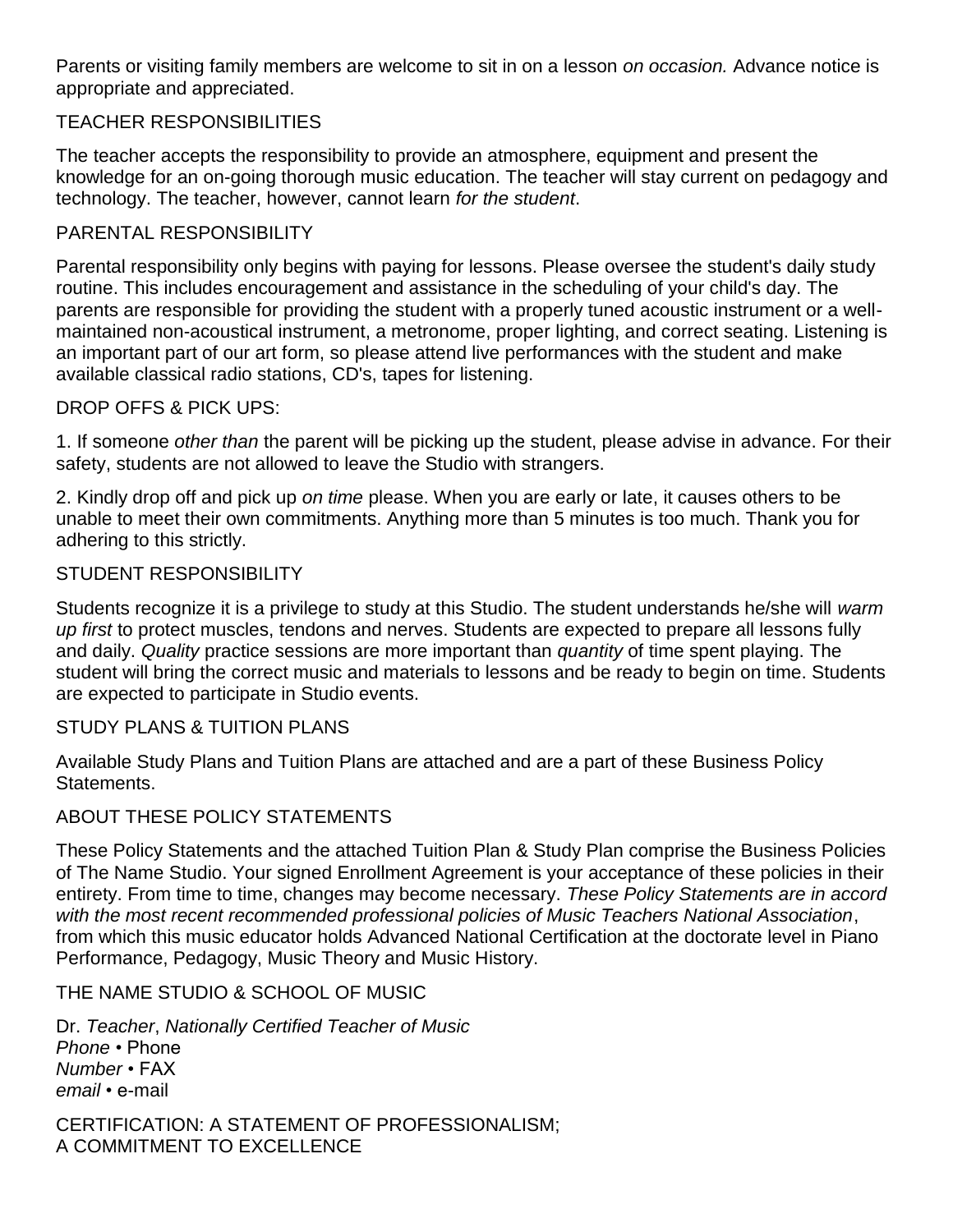# ENROLLMENT AGREEMENT

for the 1999 - 2000 season.

This is to enroll \_\_\_\_\_\_\_\_\_\_\_\_\_\_\_\_\_\_\_\_\_\_\_\_\_\_\_\_\_\_\_\_\_\_\_\_\_\_\_\_\_\_\_ in *The Name School of Music*

I have read the Business Policy Statements, Study Plans, Tuition Plans and breakdown of all fees and understand and agree to them in full.

I am aware of the educational policies and practice requirements of *The Name School of Music* and agree to encourage my child (or myself) to strive for excellence to meet the expectations of this school of music.

The Approved Study Plan is Plan \_\_\_\_\_\_\_.

The basic monthly tuition will be \$\_\_\_\_\_\_\_\_\_\_\_\_\_\_\_\_\_\_\_\_\_\_\_\_.

My enrollment fee of one month's tuition is attached. (No enrollment form or agreement is complete without this fee.)

\_\_\_\_\_\_\_\_\_\_\_\_\_\_\_\_\_\_\_\_\_\_\_\_\_\_\_\_\_\_\_\_\_\_\_\_\_\_\_\_\_\_\_\_\_\_\_\_ \_\_\_\_\_\_\_\_\_\_\_\_\_\_\_\_\_\_\_\_\_\_\_\_\_\_\_

\_\_\_\_\_\_\_\_\_\_\_\_\_\_\_\_\_\_\_\_\_\_\_\_\_\_\_\_\_\_\_\_\_\_\_\_\_\_\_\_\_\_\_\_\_\_\_\_ \_\_\_\_\_\_\_\_\_\_\_\_\_\_\_\_\_\_\_\_\_\_\_

This student is accepted for study at *The Name School of Music* by:

Dr. *Teacher*, NCTM Date Presented

**Director** 

Accepted by:

| Parent or Adult Student's Signature Date Signed |  |  |
|-------------------------------------------------|--|--|
|-------------------------------------------------|--|--|

| <u> 1989 - Johann John Stoff, deutscher Stoffen und der Stoffen und der Stoffen und der Stoffen und der Stoffen u</u> |  |  |  |
|-----------------------------------------------------------------------------------------------------------------------|--|--|--|
| (Date Received at Studio)                                                                                             |  |  |  |
| <b>Enrollment Form</b>                                                                                                |  |  |  |
| The Name Studio & School of Music                                                                                     |  |  |  |
| 1999 - 2000 Season                                                                                                    |  |  |  |
| 1. STUDENT GENERAL INFORMATION:                                                                                       |  |  |  |
|                                                                                                                       |  |  |  |
|                                                                                                                       |  |  |  |
|                                                                                                                       |  |  |  |
|                                                                                                                       |  |  |  |
|                                                                                                                       |  |  |  |
| Student's Age: _____________ Student's Date of Birth: __________________________                                      |  |  |  |
|                                                                                                                       |  |  |  |
|                                                                                                                       |  |  |  |
| 2. PARENTS GENERAL INFORMATION:                                                                                       |  |  |  |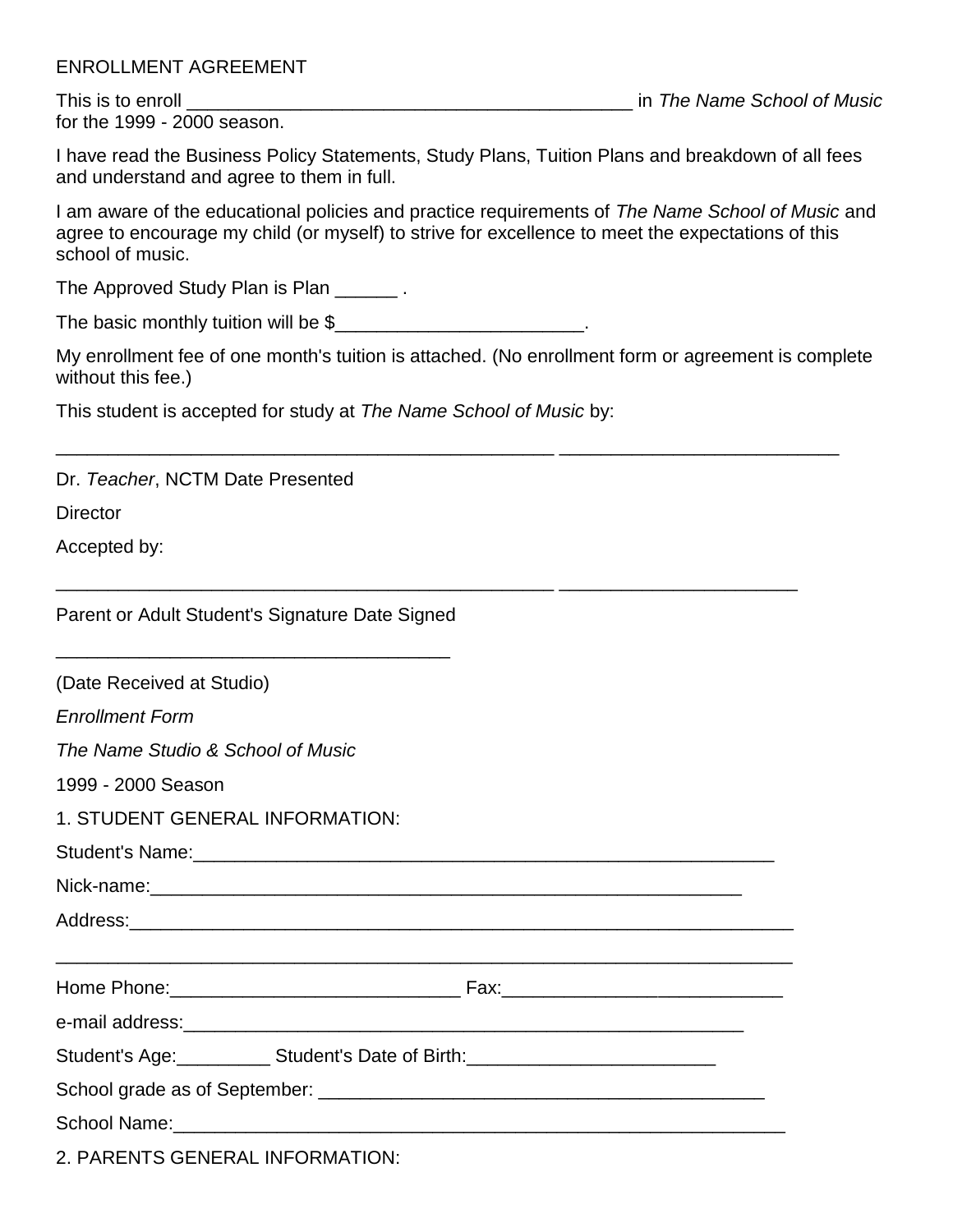| Parents' Address, if different from above: Which: ¡ Mother ¡ Father                                                                                                                                                                 |
|-------------------------------------------------------------------------------------------------------------------------------------------------------------------------------------------------------------------------------------|
|                                                                                                                                                                                                                                     |
|                                                                                                                                                                                                                                     |
|                                                                                                                                                                                                                                     |
|                                                                                                                                                                                                                                     |
| Father's Place of Employment: <b>All any According to Place of Employment:</b> All any According to the According to the According to the According to the According to the According to the According to the According to the Acco |
|                                                                                                                                                                                                                                     |
| 3. EMERGENCY INFORMATION:                                                                                                                                                                                                           |
| In the event of an emergency, please contact:                                                                                                                                                                                       |
|                                                                                                                                                                                                                                     |
|                                                                                                                                                                                                                                     |
|                                                                                                                                                                                                                                     |
|                                                                                                                                                                                                                                     |
| Please write any important medical information on next page or back of form.                                                                                                                                                        |
| 4. PREVIOUS & CURRENT MUSICAL HISTORY:                                                                                                                                                                                              |
| Student has studied piano for __________________ years.                                                                                                                                                                             |
|                                                                                                                                                                                                                                     |
|                                                                                                                                                                                                                                     |
| Is this student studying any other instrument at the same time? ______                                                                                                                                                              |
|                                                                                                                                                                                                                                     |
|                                                                                                                                                                                                                                     |
| 5. OTHER EXTRA CURRICULAR ACTIVITIES:                                                                                                                                                                                               |
| Please list below the other activities in which this student will be involved on a regular (weekly or<br>monthly) basis.                                                                                                            |
| 6. ABOUT YOUR PIANO:                                                                                                                                                                                                                |
| Please briefly describe your piano by answering below:                                                                                                                                                                              |
|                                                                                                                                                                                                                                     |
| Size: Spinet___ Console___ Grand ___ Digital____ Other____                                                                                                                                                                          |

Date acoustic piano was last tuned?\_\_\_\_\_\_\_\_\_\_\_\_\_\_\_\_\_\_\_\_\_\_\_\_

When will your acoustic piano be tuned next?\_\_\_\_\_\_\_\_\_\_\_\_\_\_\_\_\_\_\_\_

7. ADDITIONAL INFORMATION: